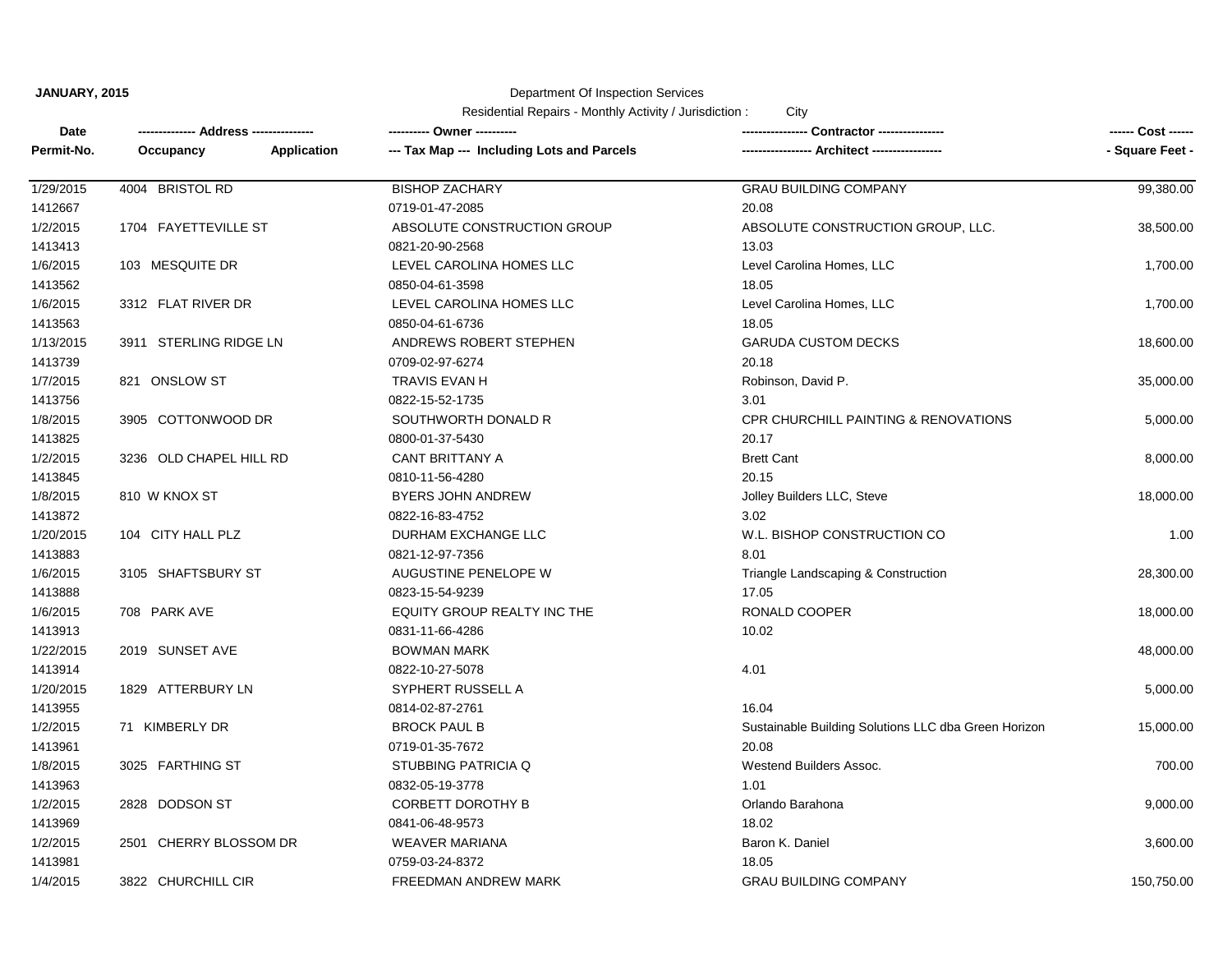## Department Of Inspection Services

| Date       |                     |                    | ---------- Owner ----------                |                                                          | ------ Cost ------ |
|------------|---------------------|--------------------|--------------------------------------------|----------------------------------------------------------|--------------------|
| Permit-No. | Occupancy           | <b>Application</b> | --- Tax Map --- Including Lots and Parcels | - Architect -----------------                            | - Square Feet -    |
| 1413984    |                     |                    | 0719-01-28-9601                            | 20.08                                                    |                    |
| 1/20/2015  | 124 S BRIGGS AVE    |                    | KAZEMZADEH HOMAYOON                        |                                                          | 15,000.00          |
| 1414018    |                     |                    | 0831-15-63-9227                            | 10.01                                                    |                    |
| 1/5/2015   | 1 ONTARIO CT        |                    | <b>MURPHY CHARLES A</b>                    | HUGHES CONTRACTING INC                                   | 24,656.00          |
| 1414022    |                     |                    | 0729-03-30-0024                            | 20.12                                                    |                    |
| 1/5/2015   | 3406 COTTONWOOD DR  |                    | <b>NGUYEN CHANH T</b>                      | THD AT-HOME SERVICES, INC.                               | 12,992.00          |
| 1414030    |                     |                    | 0800-02-68-5085                            | 20.17                                                    |                    |
| 1/22/2015  | 716 FIFTEENTH ST    |                    | HUBER PHILLIP D                            | TAYLOR, DAVID BENTON                                     | 64,500.00          |
| 1414037    |                     |                    | 0822-17-12-1341                            | 4.02                                                     |                    |
| 1/8/2015   | 6 CLUBSTONE CT      |                    | SILVA HERNAN R                             | Aharon Mor                                               | 6,000.00           |
| 1414041    |                     |                    | 0727-02-85-9739                            | 20.13                                                    |                    |
| 1/5/2015   | 214 W TRINITY AVE   |                    | DIXON DWAYNE EMIL                          | Roby, Inc., Andrew                                       | 58,634.00          |
| 1414054    |                     |                    | 0832-17-01-4004                            |                                                          |                    |
| 1/11/2015  | 5500 WELKIN CT      |                    | TATTERSFIELD GEOFFREY N                    | Southpoint Repair, Remodel, & Construction LLC           | 23,000.00          |
| 1414056    |                     |                    | 0729-04-91-4124                            | 20.10                                                    |                    |
| 1/6/2015   | 1030 W TRINITY AVE  |                    | ARLOTTO ALESSANDRO                         | KRICHCO CONSTRUCTION, INC.                               | 24,000.00          |
| 1414068    |                     |                    | 0822-19-61-4052                            | 3.02                                                     |                    |
| 1/27/2015  | 2509 CHAPEL HILL RD |                    | <b>LUDINGTON JAMES ROSS</b>                | AG Construction, L.L.C.                                  | 140,800.00         |
| 1414069    |                     |                    | 0811-20-92-6155                            | 6                                                        |                    |
| 1/11/2015  | 3337 LASSITER ST    |                    | CHEW NANCY J                               | Patio Enclosures, Inc. of Raleigh - Carolina Enclosures, | 65,876.00          |
| 1414079    |                     |                    | 0810-15-74-4864                            | 20.15                                                    |                    |
| 1/2/2015   | 515 PARK AVE        |                    | <b>SECURE INC</b>                          | <b>MASON BUILDERS</b>                                    | 26,000.00          |
| 1414092    |                     |                    | 0831-11-65-1843                            | 10.02                                                    |                    |
| 1/2/2015   | 1305 LIBERTY ST     |                    | <b>SECURE INC</b>                          | <b>MASON BUILDERS</b>                                    | 26,000.00          |
| 1414093    |                     |                    | 0831-11-66-1291                            | 10.02                                                    |                    |
| 1/8/2015   | 1104 BERKELEY ST    |                    | <b>SCHMITZ ROBERT L</b>                    | <b>Phil Phillips</b>                                     | 26,000.00          |
| 1414094    |                     |                    | 0822-15-54-0640                            | 3.01                                                     |                    |
| 1/13/2015  | 3201 SPRUNT AVE     |                    | CHERRY MORRIS LYNWOOD III                  | THD AT-HOME SERVICES, INC.                               | 864.00             |
| 1414095    |                     |                    | 0812-11-66-7867                            | 4.01                                                     |                    |
| 1/27/2015  | 6 SINNOTT CIR       |                    | ROBERTS OLIVER PYM                         | Scott Brown                                              | 5,000.00           |
| 1414096    |                     |                    | 0728-04-71-2936                            | 20.13                                                    |                    |
| 1/15/2015  | 2756 MCDOWELL RD    |                    | PEACOCK JAMES JR                           | FOX GENERAL CONTRACTING                                  | 161,192.00         |
| 1414099    |                     |                    | 0811-19-61-4140                            | 6                                                        |                    |
| 1/8/2015   | 113 MIDDLEBURY CT   |                    | THOMAS RONALD E                            | Secure Renovation LLC                                    | 28,000.00          |
| 1414102    |                     |                    | 0728-03-20-6865                            | 20.12                                                    |                    |
| 1/8/2015   | 4424 ANGIER AVE     |                    | <b>WILLIAMS RITA E</b>                     | WILLIAMS, D.L., CONSTRUCTION CO., INC.                   | 10,000.00          |
| 1414103    |                     |                    | 0759-01-07-1342                            | 18.05                                                    |                    |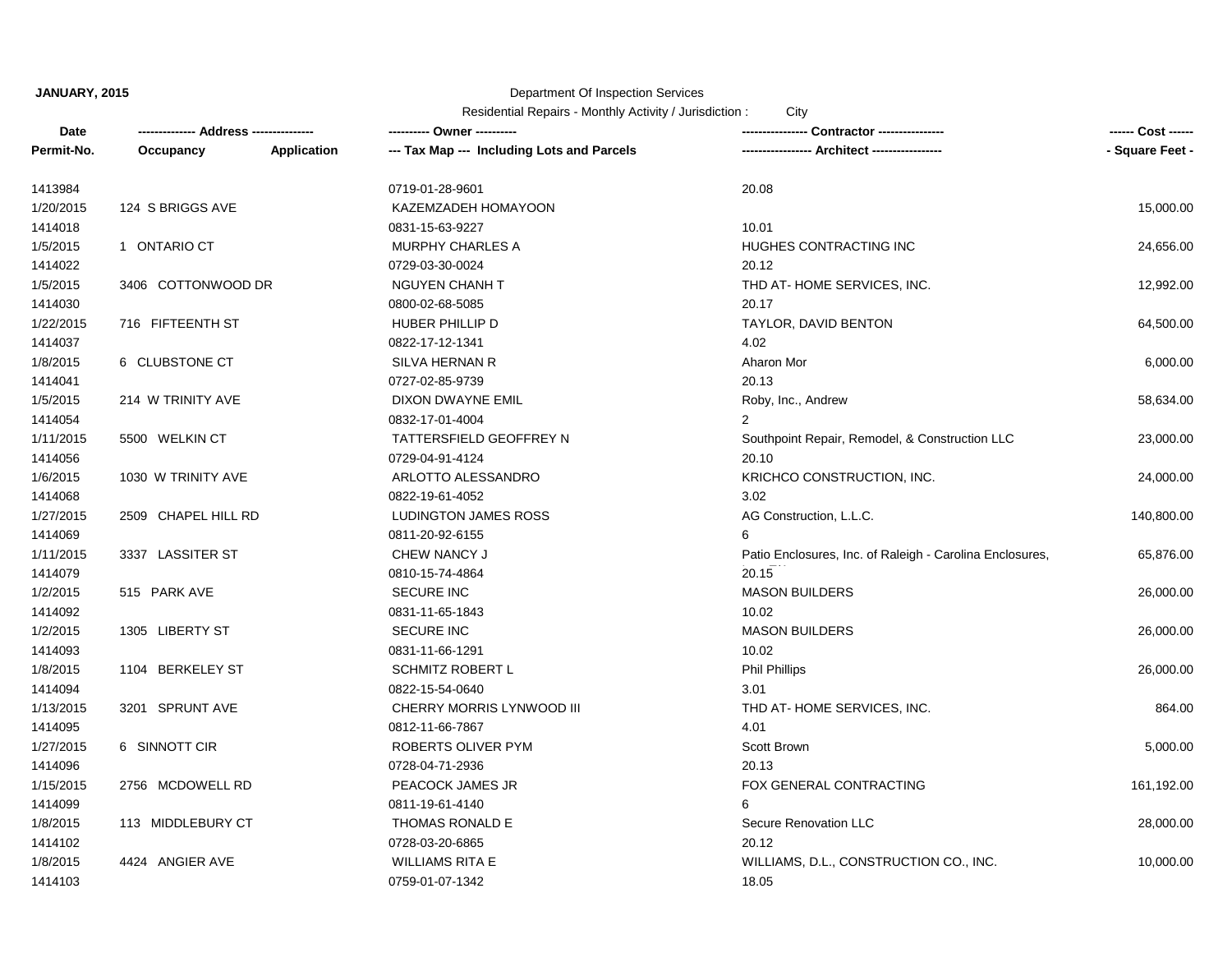### Department Of Inspection Services

| Date       |                       |             | ---------- Owner ----------                | Contractor ----------------               | ------ Cost ------ |
|------------|-----------------------|-------------|--------------------------------------------|-------------------------------------------|--------------------|
| Permit-No. | Occupancy             | Application | --- Tax Map --- Including Lots and Parcels | <b>Architect -----------</b>              | - Square Feet -    |
| 1/8/2015   | 502 S BUCHANAN BLVD   |             | MCCALL PAUL J                              |                                           | 2,250.00           |
| 1414104    |                       |             | 0821-07-58-1189                            | $5\overline{)}$                           |                    |
| 1/22/2015  | 2701 PICKETT RD       |             | FOREST AT DUKE INC                         | REBATH OF THE TRIANGLE                    | 200.00             |
| 1414105    |                       |             | 0810-07-59-3307                            | 20.15                                     |                    |
| 1/20/2015  | 413 CRESTVIEW DR      |             | <b>KERSEY RECARDO</b>                      |                                           | 2,000.00           |
| 1414114    |                       |             | 0825-04-80-9323                            | 16.01                                     |                    |
| 1/13/2015  | 918 DACIAN AVE        |             | FERRY EVAN MARK                            |                                           | 3,850.00           |
| 1414119    |                       |             | 0822-19-71-3871                            | 3.02                                      |                    |
| 1/6/2015   | 29 DUDLEY CIR         |             | <b>FUQUAY LORI</b>                         | RAM JACK LLC                              | 1,800.00           |
| 1414122    |                       |             | 0759-01-15-3942                            | 18.05                                     |                    |
| 1/20/2015  | 1113 FAIRVIEW ST      |             | ALA PROPERTIES LLC                         | Double A Construction- T/A Arthur Allen   | 80,000.00          |
| 1414125    |                       |             | 0821-10-45-3230                            | 5                                         |                    |
| 1/20/2015  | 1008 N GREGSON ST     |             | <b>CURTIS SIMON</b>                        |                                           | 6,000.00           |
| 1510002    |                       |             | 0822-15-72-2730                            | 3.02                                      |                    |
| 1/8/2015   | 1421 PENNSYLVANIA AVE |             | <b>GILL MATTHEW I</b>                      | <b>RAM JACK LLC</b>                       | 3,087.00           |
| 1510004    |                       |             | 0822-10-37-5077                            | 4.01                                      |                    |
| 1/2/2015   | 804 JUNIPER ST        |             | LION RABBIT PROPERTY HOLDINGS              |                                           | 10,100.00          |
| 1510006    |                       |             | 0831-06-38-6471                            | 9                                         |                    |
| 1/13/2015  | 2500 AUBURN ST        |             | <b>CLARK CHARLOTTE R</b>                   | NEW DIMENSIONS CONST. INC                 | 179,225.00         |
| 1510008    |                       |             | 0811-12-95-2342                            | 6                                         |                    |
| 1/30/2015  | 2720 OBERLIN DR       |             | FERRELL ERNEST H                           | APC Construction, LLC                     | 42,000.00          |
| 1510010    |                       |             | 0803-03-44-9633                            | 17.07                                     |                    |
| 1/20/2015  | 1814 HADDINGTON DR    |             | <b>WILSON LISA</b>                         | <b>Thomas Burkett</b>                     | 6,800.00           |
| 1510019    |                       |             | 0846-01-18-5090                            |                                           |                    |
| 1/13/2015  | 5 PROVIDENCE RIDGE LN |             | <b>HERRICK DAMIAN</b>                      |                                           | 1,000.00           |
| 1510021    |                       |             | 0729-04-72-7561                            | 20.10                                     |                    |
| 1/13/2015  | 131 PINECREST RD      |             | WARDELL LEWIS O III                        | A.G. BUILDERS                             | 4,000.00           |
| 1510022    |                       |             | 0811-20-72-8388                            | 6                                         |                    |
| 1/12/2015  | 2315 ORIOLE DR        |             | <b>BUNO BRETT R</b>                        | A.G. BUILDERS                             | 400,000.00         |
| 1510023    |                       |             | 0719-02-76-0439                            | 20.07                                     |                    |
| 1/14/2015  | 610 CANAL ST          |             | <b>MCMILLIAN TIFFANY</b>                   | MCKINNEY HOME RENOVATION AND REPAIR, INC. | 44,500.00          |
| 1510027    |                       |             | 0831-06-28-6214                            | 9                                         |                    |
| 1/20/2015  | 1425 PENNSYLVANIA AVE |             | <b>WESCOTT MINI KIRSTEN</b>                | A.G. BUILDERS                             | 447,488.15         |
| 1510029    |                       |             | 0822-10-37-5271                            | 4.01                                      |                    |
| 1/8/2015   | 808 MIDWAY AVE        |             | <b>DANKO CHRISTINE</b>                     | DOWNEY, S.R.                              | 5,400.00           |
| 1510031    |                       |             | 0840-10-26-8881                            | 18.02                                     |                    |
| 1/22/2015  | 6 SURREY LN           |             | LIMA PETER D JR                            | ACANTHUS CONSTRUCTION, LLC                | 69,000.00          |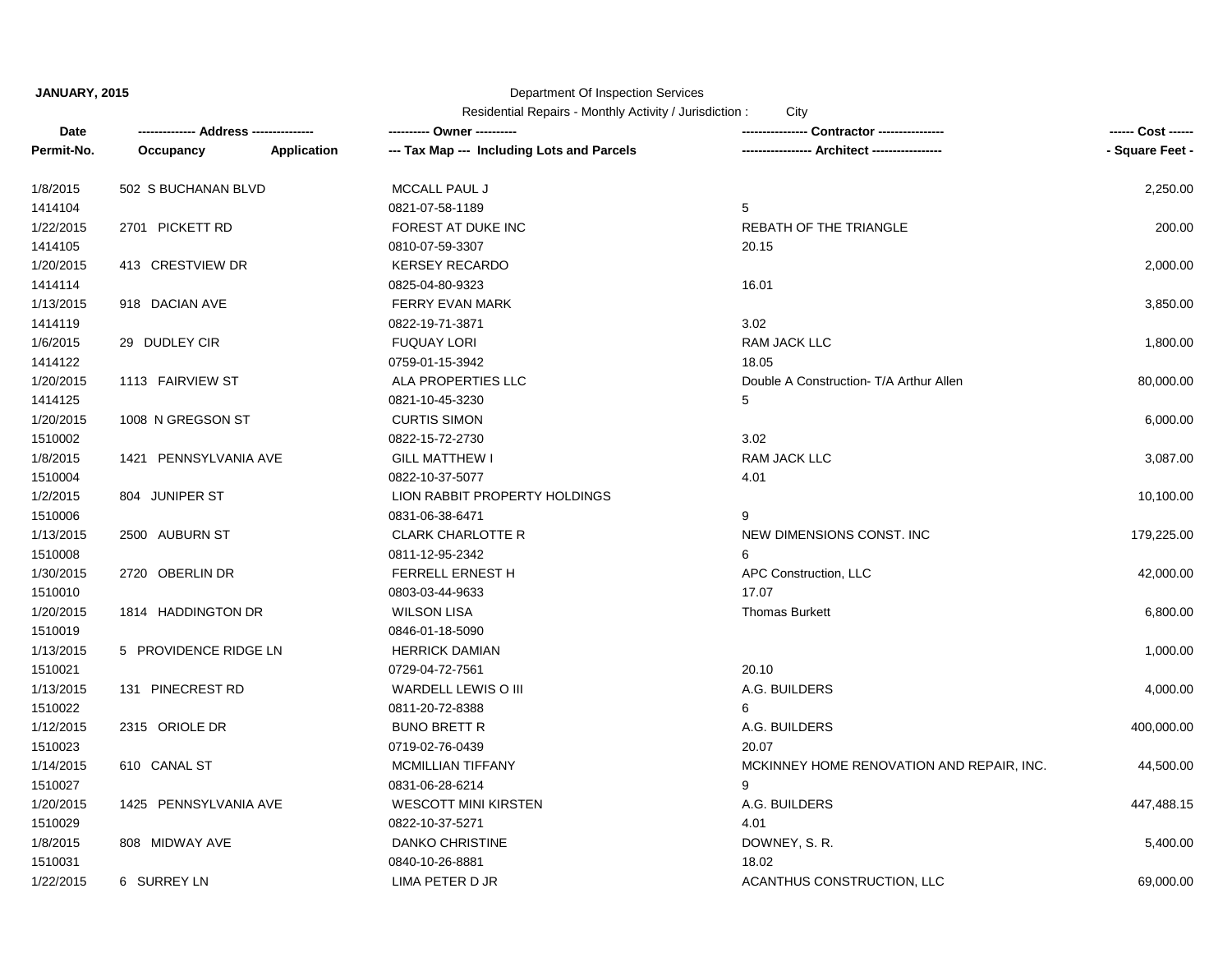# Department Of Inspection Services

| Date       | ------------- Address --------------- |                    | ---------- Owner ----------                |                                                | ------ Cost ------ |
|------------|---------------------------------------|--------------------|--------------------------------------------|------------------------------------------------|--------------------|
| Permit-No. | Occupancy                             | <b>Application</b> | --- Tax Map --- Including Lots and Parcels | --- Architect -----------------                | - Square Feet -    |
| 1510043    |                                       |                    | 0719-02-78-7848                            | 20.07                                          |                    |
| 1/11/2015  | 114 S ALSTON AVE                      |                    | <b>FELDER FRANK CHRISTIAN</b>              | REGISTERS LAND DEVELOPMENT LLC.                | 1,000.00           |
| 1510051    |                                       |                    | 0831-14-24-9032                            | 11                                             |                    |
| 1/15/2015  | 3725 HERMINE ST                       |                    | <b>KESSLER MELISSA</b>                     | POWER LIFT FOUNDATION REPAIR - T/A BOLIN       | 5,700.00           |
| 1510055    |                                       |                    | 0823-09-16-2037                            | 17.05                                          |                    |
| 1/22/2015  | 2909 UNIVERSITY DR                    |                    | PIFER MILDRED M TRUST THE                  | Shea Brown                                     | 2,500.00           |
| 1510058    |                                       |                    | 0820-06-29-9836                            | $\overline{7}$                                 |                    |
| 1/22/2015  | 111 NANCY RHODES DR                   |                    | <b>GOSS MARGARET L</b>                     | GLENN CONSTRUCTION COMPANY OF DURHAM,          | 15,500.00          |
| 1510059    |                                       |                    | 0803-02-87-8284                            | 17.07                                          |                    |
| 1/22/2015  | 710 CARTER AVE                        |                    | <b>HART STANLEY</b>                        |                                                | 600.00             |
| 1510062    |                                       |                    | 0840-10-37-2352                            | 18.02                                          |                    |
| 1/23/2015  | 3111 BUCKINGHAM RD                    |                    | STANSELL KATHIE VAN ATTA                   | <b>Merrill Wiese</b>                           | 9,100.00           |
| 1510068    |                                       |                    | 0810-19-61-0007                            | 20.08                                          |                    |
| 1/18/2015  | 4000 NOTTAWAY RD                      |                    | ROBERT S HALLYBURTON BUILDING              | HALLYBURTON, ROBERT S.                         | 1,000.00           |
| 1510069    |                                       |                    | 0719-01-25-3433                            | 20.08                                          |                    |
| 1/22/2015  | 1509 CAROLINA AVE                     |                    | <b>GIBSON SARA N</b>                       | Sara and Thomas Gibson                         | 23,020.00          |
| 1510070    |                                       |                    | 0822-09-26-0639                            | 4.01                                           |                    |
| 1/23/2015  | 3402 TRAIL WOOD DR                    |                    | HOMES BY DICKERSON INC                     | HOMES BY DICKERSON, INC.                       | 2,500.00           |
| 1510079    |                                       |                    | 0813-02-68-2456                            | 17.07                                          |                    |
| 1/27/2015  | 901 CHALK LEVEL RD                    |                    | SBC 2013-1P REO LLC                        | Newport Property Construction, LTD Partnership | 25,000.00          |
| 1510082    |                                       |                    | 0823-11-66-2867                            | 17.10                                          |                    |
| 1/27/2015  | 901 CHALK LEVEL RD                    |                    | SBC 2013-1P REO LLC                        | Newport Property Construction, LTD Partnership | 25,000.00          |
| 1510083    |                                       |                    | 0823-11-66-2867                            | 17.10                                          |                    |
| 1/27/2015  | 901 CHALK LEVEL RD                    |                    | SBC 2013-1P REO LLC                        | Newport Property Construction, LTD Partnership | 25,000.00          |
| 1510084    |                                       |                    | 0823-11-66-2867                            | 17.10                                          |                    |
| 1/27/2015  | 901 CHALK LEVEL RD                    |                    | SBC 2013-1P REO LLC                        | Newport Property Construction, LTD Partnership | 25,000.00          |
| 1510085    |                                       |                    | 0823-11-66-2867                            | 17.10                                          |                    |
| 1/27/2015  | 901 CHALK LEVEL RD                    |                    | SBC 2013-1P REO LLC                        | Newport Property Construction, LTD Partnership | 25,000.00          |
| 1510086    |                                       |                    | 0823-11-66-2867                            | 17.10                                          |                    |
| 1/27/2015  | 901 CHALK LEVEL RD                    |                    | SBC 2013-1P REO LLC                        | Newport Property Construction, LTD Partnership | 25,000.00          |
| 1510087    |                                       |                    | 0823-11-66-2867                            | 17.10                                          |                    |
| 1/27/2015  | 901 CHALK LEVEL RD                    |                    | SBC 2013-1P REO LLC                        | Newport Property Construction, LTD Partnership | 25,000.00          |
| 1510088    |                                       |                    | 0823-11-66-2867                            | 17.10                                          |                    |
| 1/27/2015  | 901 CHALK LEVEL RD                    |                    | SBC 2013-1P REO LLC                        | Newport Property Construction, LTD Partnership | 25,000.00          |
| 1510089    |                                       |                    | 0823-11-66-2867                            | 17.10                                          |                    |
| 1/27/2015  | 901 CHALK LEVEL RD                    |                    | SBC 2013-1P REO LLC                        | Newport Property Construction, LTD Partnership | 25,000.00          |
| 1510090    |                                       |                    | 0823-11-66-2867                            | 17.10                                          |                    |